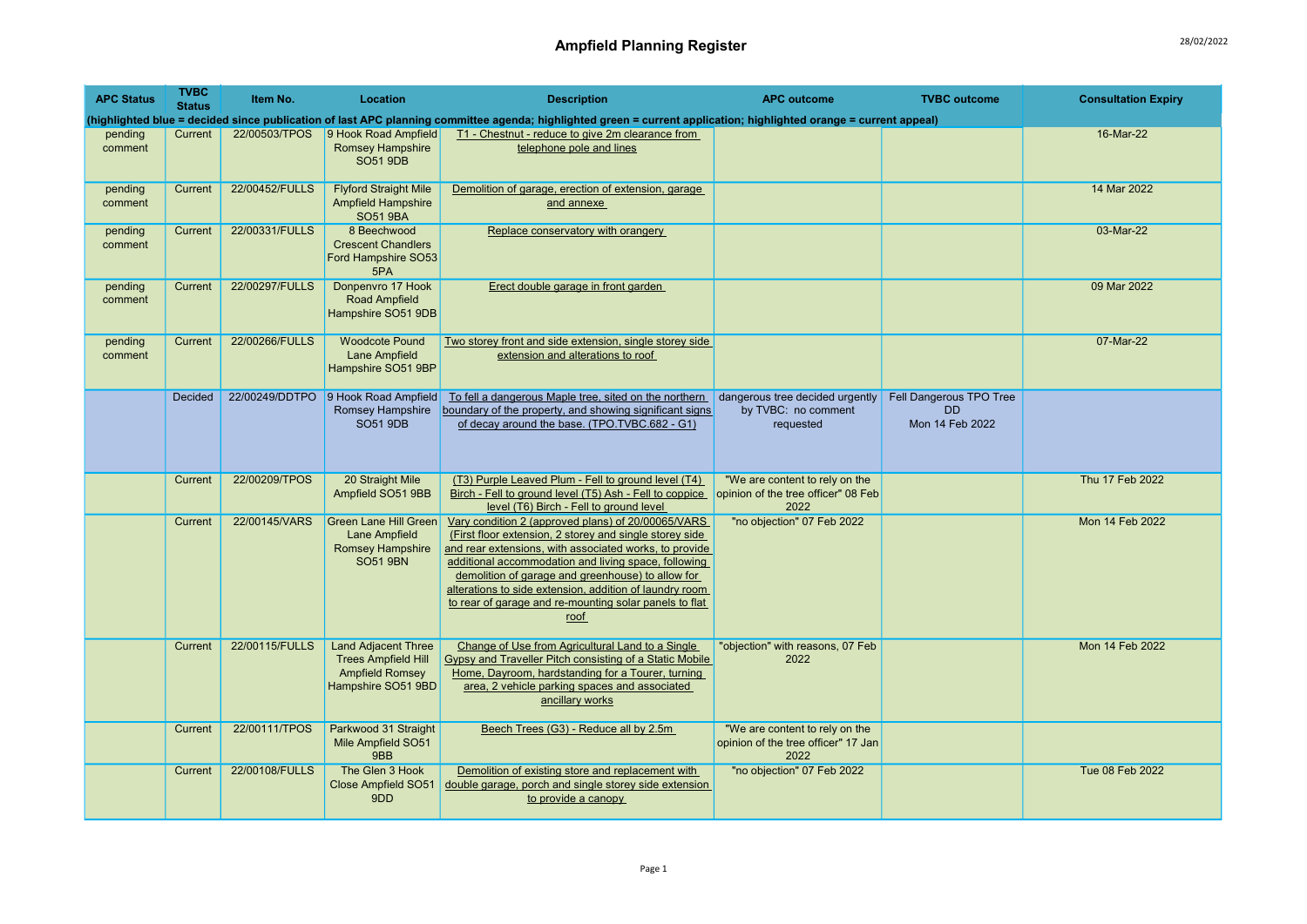## Ampfield Planning Register 28/02/2022

| <b>APC Status</b> | <b>TVBC</b><br><b>Status</b> | Item No.       | Location                                                                          | <b>Description</b>                                                                                                                                                                                                                                                                                                                                                         | <b>APC outcome</b>                                                             | <b>TVBC</b> outcome                                                  | <b>Consultation Expiry</b> |
|-------------------|------------------------------|----------------|-----------------------------------------------------------------------------------|----------------------------------------------------------------------------------------------------------------------------------------------------------------------------------------------------------------------------------------------------------------------------------------------------------------------------------------------------------------------------|--------------------------------------------------------------------------------|----------------------------------------------------------------------|----------------------------|
|                   | Decided                      | 22/00062/DDTPO | 20 Beechwood<br><b>Crescent Chandlers</b><br>Ford Eastleigh<br>Hampshire SO53 5PA | To fell a dead Silver Birch tree which has split a third of<br>the way up, sited in the front garden, close to east<br>boundary. Broken tree is very close to overhead power<br>lines. (TPO.TVBC.692 - Group 6)                                                                                                                                                            | n/a                                                                            | Fell Dead TPO Tree DD<br>Thu 13 Jan 2022                             | Sat 15 Jan 2022            |
|                   | Current                      | 22/00059/TPOS  | <b>Hazelwood Hook</b><br>Road Ampfield SO51<br>9BY                                | Tree works in accordance with Schedule                                                                                                                                                                                                                                                                                                                                     | "We are content to rely on the<br>opinion of the tree officer" 17 Jan<br>2022  |                                                                      | Tue 01 Feb 2022            |
|                   | Current                      | 22/00048/TPOS  | Norbury Cottage Hook<br>Road Ampfield SO51<br>9BY                                 | Tree works in accordance with Schedule                                                                                                                                                                                                                                                                                                                                     | "We are content to rely on the<br>opinion of the tree officer" 17 Jan<br>2022  |                                                                      | Mon 31 Jan 2022            |
|                   | Current                      | 21/03751/FULLS | 28 Hocombe Wood<br><b>Road Chandlers Ford</b><br><b>SO53 5PP</b>                  | two storey rear extension                                                                                                                                                                                                                                                                                                                                                  | "No Objection" 17 Jan 2022                                                     |                                                                      | Tue 25 Jan 2022            |
|                   | Decided                      | 21/03704/FULLS | 34 Baddesley Road<br>Chandlers Ford SO53<br>5NH                                   | Retention of close board boundary fence                                                                                                                                                                                                                                                                                                                                    | "No Objection" with comment. 17<br>Jan 2022                                    | PERMISSION subject to<br>conditions & notes Mon 24<br>Jan 2022       | Tue 18 Jan 2022            |
|                   | Decided                      | 21/03597/TREES | Chapel Wood<br>Winchester Road<br>Ampfield Romsey<br>Hampshire SO51 9BT           | Ongoing tree works as per management schedule                                                                                                                                                                                                                                                                                                                              | "Support" 13 Dec 2021                                                          | NO OBJECTION, Fri 21<br>Jan 2022                                     | Sat 08 Jan 2022            |
|                   | <b>Decided</b>               | 21/03586/TPOS  | <b>Woodlands Straight</b><br><b>Mile Ampfield Romsey</b><br>Hampshire SO51 9BA    | T1 - Mature Oak - Fell                                                                                                                                                                                                                                                                                                                                                     | "We are content to rely on the<br>opinion of the tree officer." 13<br>Dec 2021 | <b>CONSENT</b> subject to<br>conditions and notes<br>Tue 08 Feb 2022 | Sat 08 Jan 2022            |
|                   | Current                      | 21/03585/TPOS  | <b>Woodlands Straight</b><br><b>Mile Ampfield Romsey</b><br>Hampshire SO51 9BA    | T1 - Oak - Crown reduction by up to 2.5 metres                                                                                                                                                                                                                                                                                                                             | "We are content to rely on the<br>opinion of the tree officer." 13<br>Dec 2021 |                                                                      | Fri 07 Jan 2022            |
|                   | Decided                      | 21/03538/LBWS  | Monks Barn Knapp<br>Lane Ampfield SO51<br>9BT                                     | Alterations to a utility space to the rear of the existing<br>garage to include removal of the asbestos roof, new<br>plain clay tile roof and structure, existing single brick<br>walls to be insulated, new window, rooflight, door and<br>weatherboard cladding, new insulated floor to provide<br>a games room and mezzanine ancillary to the house<br>(Amended Scheme) | "No Objection" 13 Dec 2021                                                     | CONSENT subject to<br>conditions and notes Thu<br>27 Jan 2022        | Mon 27 Dec 2021            |
|                   | Decided                      | 21/03532/FULLS | Sunnyside House<br>Ampfield Hill Ampfield<br>SO51 9BD                             | Demolition of detached garage, erection of detached<br>annexe containing games room and gymnasium                                                                                                                                                                                                                                                                          | "No Objection" with comments 13<br>Dec 2021                                    | PERMISSION subject to<br>conditions & notes Fri 28<br>Jan 2022       | Wed 05 Jan 2022            |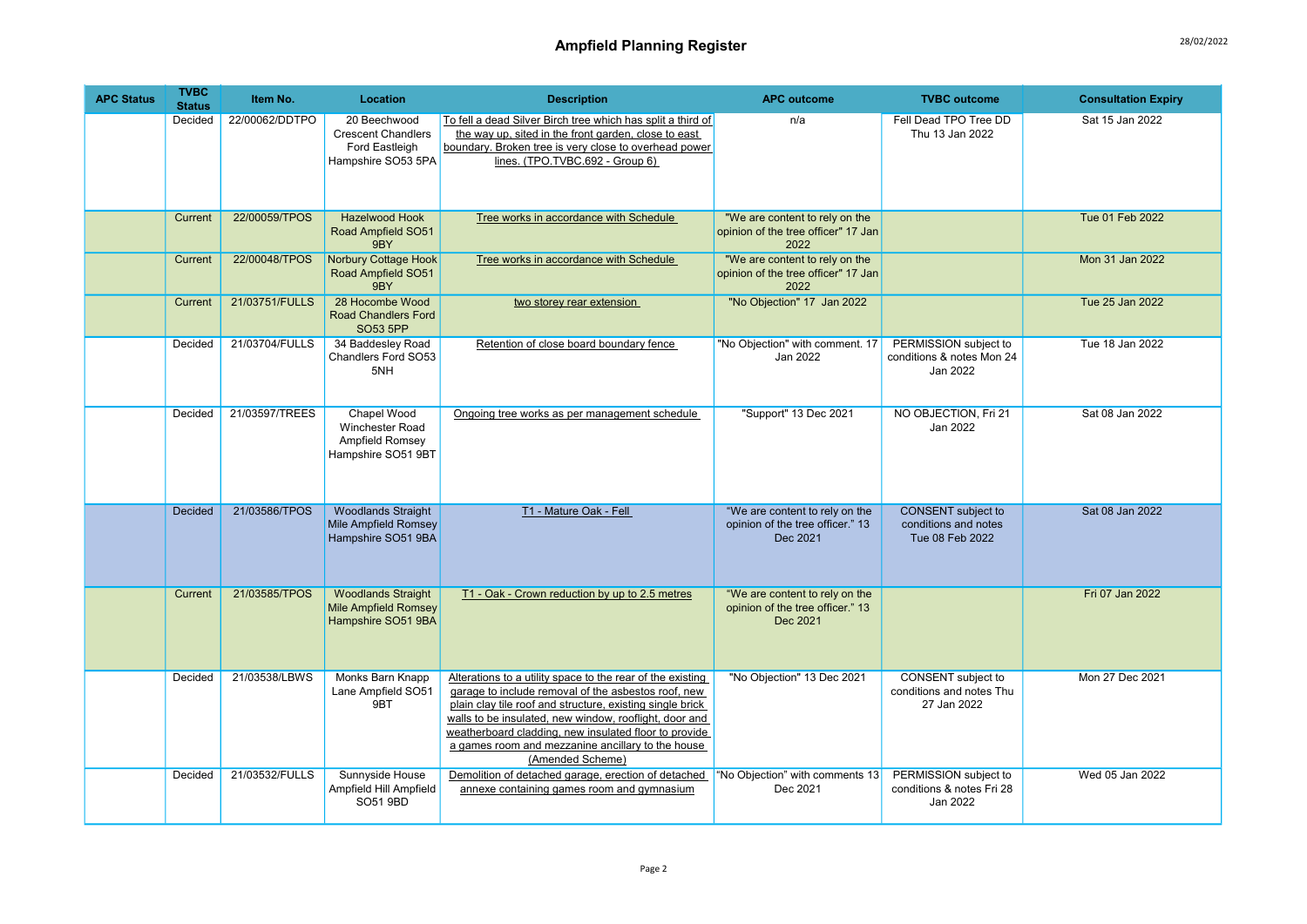| <b>APC Status</b> | <b>TVBC</b><br><b>Status</b> | Item No.       | Location                                                                                                                           | <b>Description</b>                                                                                                                                                                      | <b>APC outcome</b>                                                                                                                                                                               | <b>TVBC</b> outcome                                           | <b>Consultation Expiry</b>                                                                    |
|-------------------|------------------------------|----------------|------------------------------------------------------------------------------------------------------------------------------------|-----------------------------------------------------------------------------------------------------------------------------------------------------------------------------------------|--------------------------------------------------------------------------------------------------------------------------------------------------------------------------------------------------|---------------------------------------------------------------|-----------------------------------------------------------------------------------------------|
|                   | Decided                      | 21/03461/TPOS  | 3 Beechwood Close<br>Chandlers Ford SO53<br>5PB                                                                                    | (T1) Birch - Reduce all round by up to 2.5m (T2) Birch -<br>Fell                                                                                                                        | "We are content to rely on the<br>opinion of the tree officer"<br>26/11/2021                                                                                                                     | CONSENT subject to<br>conditions and notes                    |                                                                                               |
|                   | Current                      | 21/03440/TPOS  | Briarwood 318<br><b>Hursley Road</b><br>Chandler's Ford SO53<br>5PH                                                                | T1 - Birch - Fell                                                                                                                                                                       | "We are content to rely on the<br>opinion of the tree officer. We<br>note that the applicant claims<br>ownership of the tree which<br>appears to be on land belonging<br>to No. 320" 13 Dec 2021 |                                                               | Wed 15 Dec 2021                                                                               |
|                   | Decided                      | 21/03430/FULLS | 28 Hocombe Wood<br>Road Chandlers Ford<br>SO53 5PP                                                                                 | First floor rear extension, small part two storey and<br>front replacement porch extension                                                                                              | "No Objection" 22 Nov 2021                                                                                                                                                                       | <b>WITHDRAWN</b><br>Mon 20 Dec 2021                           | First floor rear extension, small part two<br>storey and front replacement porch<br>extension |
|                   |                              | 21/00367/DDTPO | Abbey Wood 27<br>Straight Mile Ampfield<br>Romsey Hampshire<br>SO51 9BB                                                            | Removal of 3 dead trees - T11 (Rowan) T12 (Birch),<br>T30 (Rowan) (TPO.25.TVS.3)                                                                                                        | n/a                                                                                                                                                                                              | Fell Dead TPO Woodland<br>DD Mon 08 Feb 2021                  |                                                                                               |
|                   | Decided                      | 21/03378/TPOS  | T1 and T2 - Lawson<br>Cypress - Fell, 28<br><b>Beechwood Crescent</b><br><b>Chandlers Ford</b><br>Eastleigh Hampshire<br>SO53 5PA. | T1 and T2 - Lawson Cypress - Fell                                                                                                                                                       | "We are content to rely on the<br>opinion of the tree officer." 22<br>Nov 2021                                                                                                                   | CONSENT subject to<br>conditions and notes Mon<br>17 Jan 2022 | Thu 09 Dec 2021                                                                               |
|                   | Unknown                      | 21/03312/TREES | 169 Knapp Lane<br>Ampfield Romsey<br>Hampshire SO51 9BT                                                                            | T1 - Apple - Crown reduction to 3 metres height and 3<br>metres width T2 - Crateagus Monogyna - Crown<br>reduction to 4 metres height and 3 metres width,<br>remove ivy in main stem    | "We are content to rely on the<br>opinion of the tree officer." 22<br>Nov 2021                                                                                                                   | Removed from TVBC<br>website.                                 |                                                                                               |
|                   | Decided                      | 21/03301/TREES | <b>Hillier Nurseries</b><br>Ampfield House<br>Winchester Road<br>Ampfield Romsey<br>Hampshire SO51 9BQ                             | Works to trees in accordance as described in<br><b>Application Form</b>                                                                                                                 | "We are content to rely on the<br>opinion of the tree officer." 22<br>Nov 2021                                                                                                                   | NO OBJECTION Tue 14<br>Dec 2021                               | 44532                                                                                         |
|                   | Decided                      | 21/03294/TPOS  | Fairfield House 8<br>Broadgate Farm Hook<br>Road Ampfield<br>Romsey SO51 9AU                                                       | As per submitted schedule                                                                                                                                                               | "Much of this extensive proposal<br>appears to be solely for cosmetic<br>reasons." 22 Nov 2021                                                                                                   | CONSENT subject to<br>conditions and notes<br>Thu 23 Dec 2021 | 44531                                                                                         |
|                   | Decided                      | 21/03271/LBWS  | Kingfisher House<br>Knapp Lane Ampfield<br><b>SO51 9BT</b>                                                                         | In-fill internal wall with double doors and side panels                                                                                                                                 | "No Objection" 25 Oct 2021                                                                                                                                                                       | CONSENT subject to<br>conditions and notes<br>Fri 07 Jan 2022 | tbc                                                                                           |
|                   | Decided                      | 21/03245/TREES | Forty Winks 169<br>Knapp Lane Ampfield<br>Romsey Hampshire<br><b>SO51 9BT</b>                                                      | T1 - Apple - Reduce crown to height of 3m above<br>ground level with width of no less than 3m, T2 -<br>Reduce crown to height of 4m above ground level with<br>width of no less then 3m | "We are content to rely on the<br>opinion of the tree officer." 22<br>Nov 2021                                                                                                                   | NO OBJECTION refer to<br>informatives. Mon 06 Dec<br>2021     | 44525                                                                                         |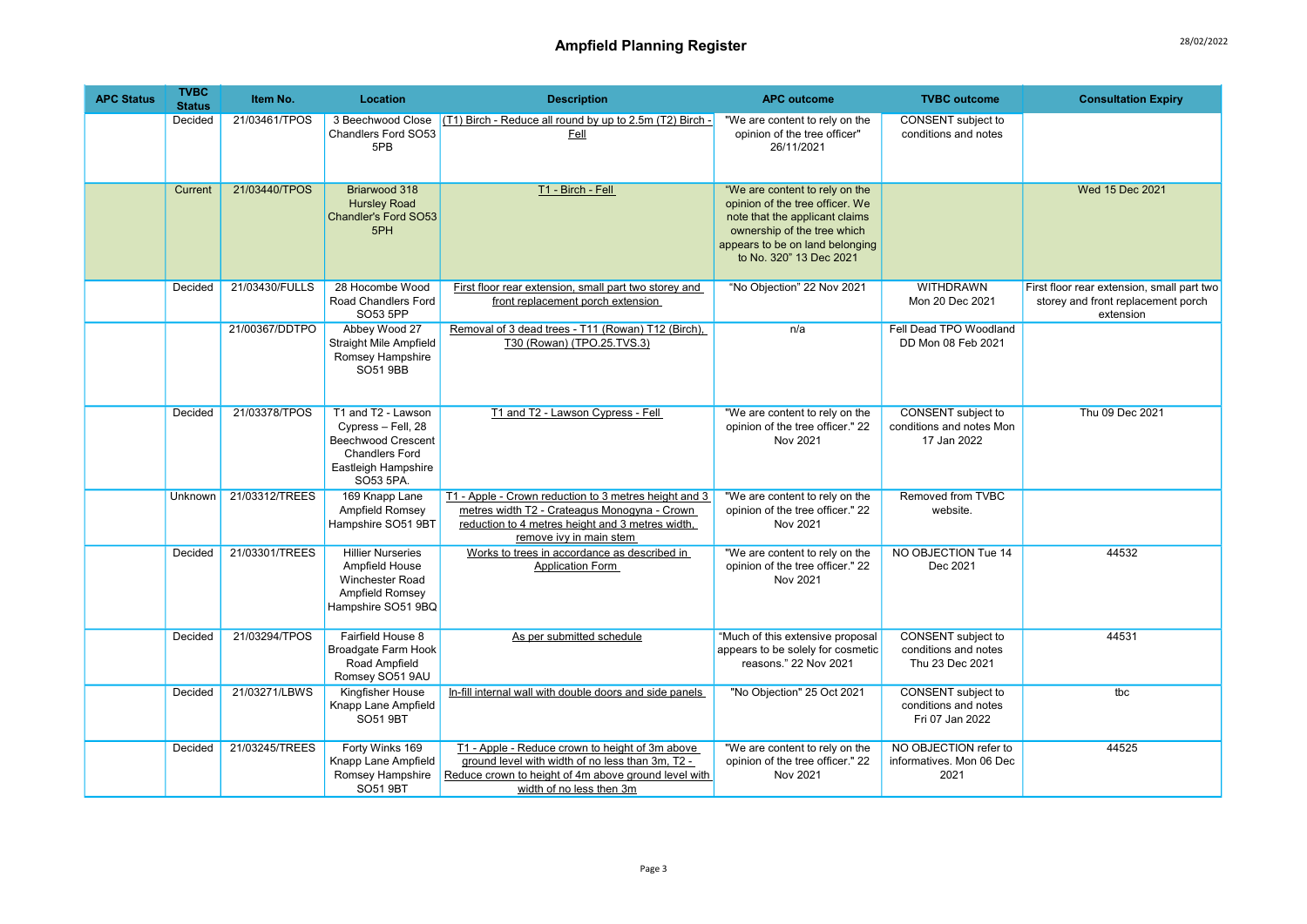## Ampfield Planning Register 28/02/2022

| <b>APC Status</b> | <b>TVBC</b><br><b>Status</b> | Item No.       | Location                                                                                                                                            | <b>Description</b>                                                                                                                                                                                                                                                                                                                                                         | <b>APC outcome</b>                                                             | <b>TVBC</b> outcome                                                                                         | <b>Consultation Expiry</b>   |
|-------------------|------------------------------|----------------|-----------------------------------------------------------------------------------------------------------------------------------------------------|----------------------------------------------------------------------------------------------------------------------------------------------------------------------------------------------------------------------------------------------------------------------------------------------------------------------------------------------------------------------------|--------------------------------------------------------------------------------|-------------------------------------------------------------------------------------------------------------|------------------------------|
|                   | Decided                      | 21/03212/LBWS  | Monks Barn Knapp<br>Lane Ampfield SO51<br>9BT                                                                                                       | Alterations to a utility space to the rear of the existing<br>garage to include removal of the asbestos roof, new<br>plain clay tile roof and structure, existing single brick<br>walls to be insulated, new window, rooflight, door and<br>weatherboard cladding, new insulated floor to provide<br>a games room and mezzanine ancillary to the house<br>(Amended Scheme) | "No Objection" 25 Oct 2021                                                     | Comment made under ref<br>21/03031/LBWS: TVBC<br>have transferred the<br>documents to the new<br>reference. | tbc                          |
|                   | Decided                      | 21/03047/PDQS  | Pococks Roses<br>Jermyns Lane<br>Ampfield Romsey<br>Hampshire SO51 0QA                                                                              | Application to determine if prior approval is required for "Objection" with reasons. 25 Oct Prior Approval Required<br>proposed change of use of agricultural building to 2<br>dwellinghouses (Class C3), and for building operations<br>reasonably necessary for the conversion                                                                                           | 2021                                                                           | and Granted<br>Thu 09 Dec 2021                                                                              | tbc                          |
|                   | Decided                      | 21/03043/CLAS  | 21 Broadgate Farm<br><b>Hook Road Ampfield</b><br>Romsey Hampshire<br><b>SO51 9AU</b>                                                               | Confirmation of compliance with conditions under<br>15/03170/FULLS and 14/01145/OUTS                                                                                                                                                                                                                                                                                       | No comment issued: APC was<br>not a consultee                                  | "RESPONSE ISSUED" Tue<br>26 Oct 2021                                                                        | n/a                          |
|                   | Decided                      | 21/03042/FULL  | Sunnyside House<br>Ampfield Hill Ampfield<br>SO51 9BD                                                                                               | Erection of a two story extension to the rear, single<br>storey extension to side, reconfiguration of roof space<br>to create two bedrooms, erection of annexe building to<br>replace double garage                                                                                                                                                                        | "Objection" with reasons. 25 Oct WITHDRAWN. Mon 22 Nov<br>2021                 | 2021                                                                                                        | comments by 19 November 2021 |
|                   | Decided                      | 21/03036/FULLS | <b>Keepers Cottage</b><br>Jermyns Lane<br>Ampfield SO51 0QA                                                                                         | Erection of open sided front porch and installation of bi-<br>parting doors to rear                                                                                                                                                                                                                                                                                        | "No Objection" 25 Oct 2021                                                     | PERMISSION subject to<br>conditions & notes. Thu 25<br>Nov 2021                                             | tbc                          |
|                   | Current                      | 21/02965/OUTS  | Land To The Rear Of<br>The Paddocks<br><b>Winchester Road</b><br><b>Ampfield Romsey</b><br>Hampshire SO51 9BG                                       | Outline application for detached dwelling and garage<br>with all matters reserved                                                                                                                                                                                                                                                                                          | "Objection" with reasons. 25 Oct<br>2021                                       |                                                                                                             | Wed 03 Nov 2021              |
|                   | Decided                      | 21/02914/TPOS  | 28 Beechwood<br><b>Crescent Chandlers</b><br>Ford Eastleigh<br>Hampshire SO53 5PA                                                                   | T1 - Pine (5ft Stump) - Fell, T2 - Yew - Fell                                                                                                                                                                                                                                                                                                                              | "We are content to rely on the<br>opinion of the tree officer." 08<br>Oct 2021 | CONSENT subject to<br>conditions and notes. Tue<br>16 Nov 2021                                              | tbc                          |
|                   | Decided                      | 21/02891/DDTPO | Bentley 21 Straight<br>Mile Ampfield Romsey<br>Hampshire SO51 9BB                                                                                   | To fell a dangerous Cherry tree which is losing limbs,<br>sited in the front garden of the property, among a<br>hedge and other trees. (TPO.25.TVS.3 - Woodland)                                                                                                                                                                                                           | dangerous tree decided urgently<br>by TVBC: no comment<br>requested            | Fell Dead TPO Tree DD<br>Mon 11 Oct 2021                                                                    |                              |
|                   | Decided                      | 21/02889/FULLS | Linden Cottage Green<br>Pond Lane Ampfield<br>SO51 9BR                                                                                              | Demolition of 2 bungalows and erection of 2 dwellings                                                                                                                                                                                                                                                                                                                      | "Objection" with reasons. 25 Oct<br>2021                                       | PERMISSION subject to<br>conditions & notes<br>Thu 16 Dec 2021                                              | Tue 02 Nov 2021              |
|                   | Current                      | 21/02697/RESS  | Former North Hill<br><b>Sawmill Yard</b><br><b>Baddesley Road</b><br><b>Flexford North</b><br><b>Baddesley</b><br>Southampton<br>Hampshire SO52 9BH | Approval of details for appearance, landscaping, and<br>layout of a care village pursuant to outline planning<br>permission 17/01615/OUTS                                                                                                                                                                                                                                  | "Objection", with reasons 08 Oct<br>2021                                       |                                                                                                             | Thu 07 Oct 2021              |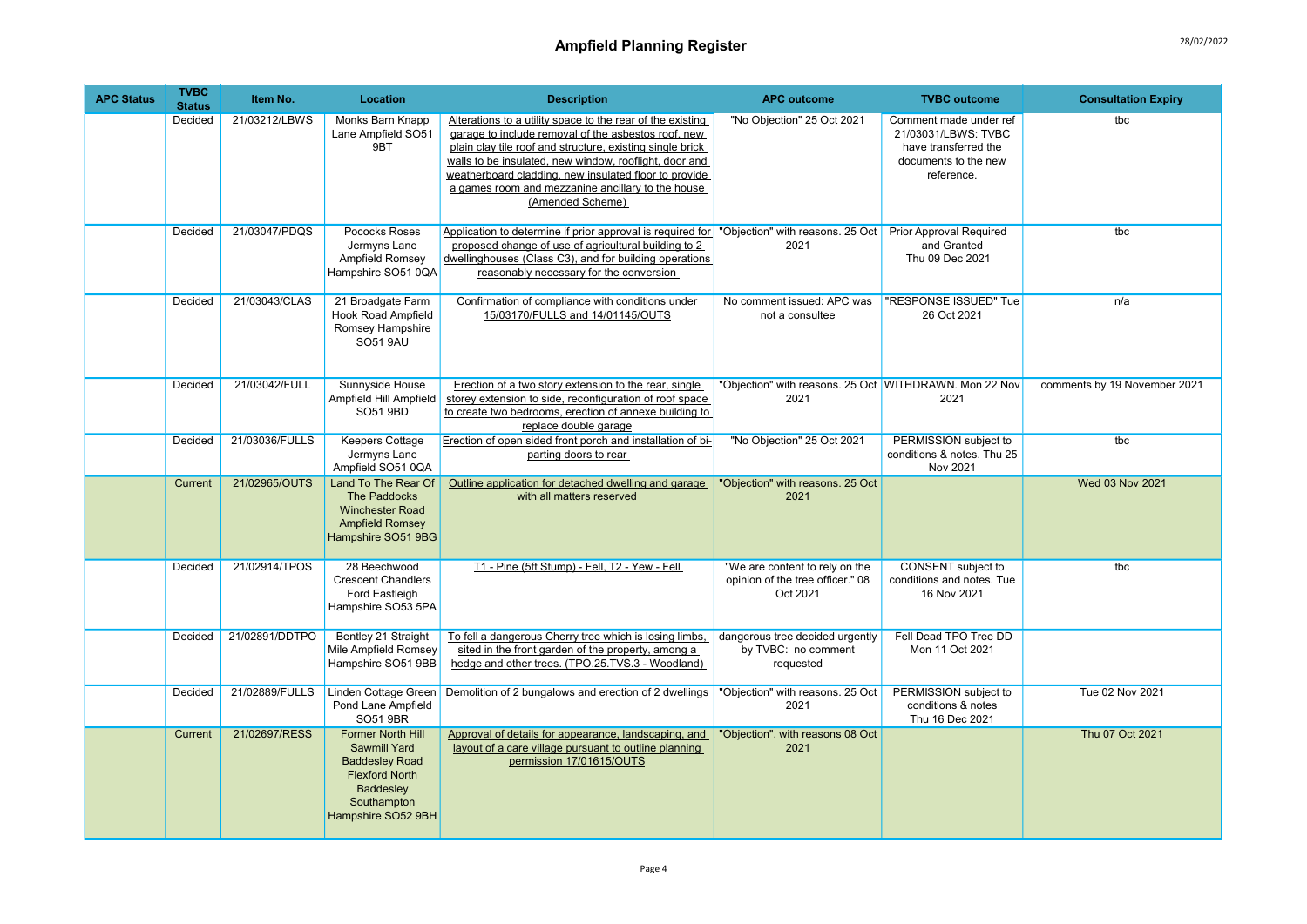| <b>APC Status</b> | <b>TVBC</b><br><b>Status</b> | Item No.       | Location                                                                                                                                            | <b>Description</b>                                                                                                                                                                                                                                                                                                                            | <b>APC outcome</b>                                                                                        | <b>TVBC</b> outcome                                                  | <b>Consultation Expiry</b>                                   |
|-------------------|------------------------------|----------------|-----------------------------------------------------------------------------------------------------------------------------------------------------|-----------------------------------------------------------------------------------------------------------------------------------------------------------------------------------------------------------------------------------------------------------------------------------------------------------------------------------------------|-----------------------------------------------------------------------------------------------------------|----------------------------------------------------------------------|--------------------------------------------------------------|
|                   | Decided                      | 21/02683/FULLS | <b>Tudor Wood Lower</b><br>Farm Lane Ampfield<br><b>SO51 9BP</b>                                                                                    | Single storey rear extension with balcony above                                                                                                                                                                                                                                                                                               | "No Objection"                                                                                            | PERMISSION subject to<br>conditions & notes<br>Mon 01 Nov 2021       | Wed 06 Oct 2021 (later comment from<br>APC will be accepted) |
|                   | Current                      | 21/02555/FULLS | <b>Former North Hill</b><br><b>Sawmill Yard</b><br><b>Baddesley Road</b><br><b>Flexford North</b><br>Baddesley<br>Southampton<br>Hampshire SO52 9BH | Change of use of the land to accommodate the<br>erection of a marketing suite in connection with the<br>redevelopment of the site to provide a care village<br>under permission ref. 17/01615/OUTS, including<br>associated vehicular access, parking and landscaping,<br>for a temporary period of 3 years from the date of<br>determination | "No objection" with comment 06<br>Sept 2021                                                               |                                                                      |                                                              |
|                   | Decided                      | 21/02431/TREES | Knapp Hill Cottage<br>170 Knapp Lane<br>Ampfield Romsey<br>Hampshire SO51 9BT                                                                       | T1 - Copper Beech - Reduce height and diameter of<br>canopy by up to 3 metres                                                                                                                                                                                                                                                                 | "We are content to rely on the<br>opinion of the tree officer" 06<br>Sept 2021                            | NO OBJECTION Fri 24<br>Sep 2021                                      | Wed 08 Sep 2021                                              |
|                   | Decided                      | 21/02429/FULLS | <b>Grosvenor House</b><br>Ampfield Hill Ampfield<br>SO51 9BD                                                                                        | Two storey rear extension and single storey rear<br>extension with balcony above (Amended scheme) and<br>erection of 2 bay oak framed detached garage                                                                                                                                                                                         | "No objection" 06 Sept 2021                                                                               | PERMISSION subject to<br>conditions & notes Mon 04<br>Oct 2021       | Wed 08 Sep 2021                                              |
|                   | Decided                      | 21/02416/TPOS  | The Taj 2 Hook<br><b>Crescent Ampfield</b><br>SO51 9DE                                                                                              | T1 - Oak: Crown lift to 6m and reduce by 3.5m T2 -<br>Oak: Reduce by 3.5m in height and spread TG3 -<br>Silver birch group x 2: fell                                                                                                                                                                                                          | "We are content to rely on the<br>opinion of the tree officer" 06<br>Sept 2021                            | <b>CONSENT</b> subject to<br>conditions and notes Mon<br>18 Oct 2021 | Mon 06 Sep 2021                                              |
|                   | Decided                      | 21/02397/FULLS | 36 Beechwood Close<br>Chandlers Ford SO53<br>5PB                                                                                                    | Erection of garden room                                                                                                                                                                                                                                                                                                                       | "No objection" 06 Sept 2021                                                                               | PERMISSION subject to<br>conditions & notes Mon 04<br>Oct 2021       | Thu 02 Sep 2021 (later comment from<br>APC will be accepted) |
|                   | Decided                      | 21/02341/LBWS  | Kingfisher House<br>Knapp Lane Ampfield<br><b>SO51 9BT</b>                                                                                          | Remove chimney, create door on front elevation, install<br>electric vehicle charging point, and air source heat<br>pump with fencing, and minor alterations to layout of<br>previously approved internal walls                                                                                                                                | "No objection" 06 Sept 2021                                                                               | <b>CONSENT</b> subject to<br>conditions and notes Mon<br>11 Oct 2021 | Fri 10 Sep 2021                                              |
|                   | Decided                      | 21/02340/FULLS | Kingfisher House<br>Knapp Lane Ampfield<br><b>SO51 9BT</b>                                                                                          | Remove chimney, create door on front elevation, install<br>electric vehicle charging point, and air source heat<br>pump with fencing, and minor alterations to layout of<br>previously approved internal walls                                                                                                                                | "No objection" 06 Sept 2021                                                                               | PERMISSION subject to<br>conditions & notes Mon 11<br>Oct 2021       | Fri 10 Sep 2021                                              |
|                   | Decided                      | 21/02275/TPOS  | <b>Woodlands Straight</b><br>Mile Ampfield Romsey<br>Hampshire SO51 9BA                                                                             | T1 - Woodland Beech - Fell                                                                                                                                                                                                                                                                                                                    | "We are content to rely on the<br>opinion of the tree officer" 06<br>Sept 2021                            | CONSENT subject to<br>conditions and notes Fri 24<br>Sep 2021        | Mon 23 Aug 2021                                              |
|                   | Decided                      | 21/02258/TPOS  | Oakwood House, 24<br>Straight Mile,<br>Ampfield, AMPFIELD                                                                                           | G1- conifers- reduce height to level with ridge line of<br>property T2 and T3- conifers- Reduce height down to<br>5m and trim to maintain as hedge                                                                                                                                                                                            | "We are content to rely on the<br>opinion of the tree officer" 02 Aug conditions and notes Fri 24<br>2021 | CONSENT subject to<br>Sep 2021                                       |                                                              |
|                   | Decided                      | 21/02197/CLES  | <b>Barnaby Chiari</b><br>Antiquarian Books Ltd<br>The Barn The Old<br>Farmhouse Ampfield<br>Hill Ampfield, SO51<br>9BD                              | Certificate of lawful existing use for office use within<br>Class E (Formerly Class B1(a)                                                                                                                                                                                                                                                     | "No Objection" 02 Aug 2021                                                                                | <b>ISSUE CERTIFICATE Thu</b><br>16 Sep 2021                          |                                                              |
|                   | Decided                      | 21/02193/DDTPO | 31 Hocombe Wood<br>Road Chandlers Ford<br>Eastleigh Hampshire<br>SO53 5PN                                                                           | To fell a dead Silver Birch tree sited in the rear garden<br>adjacent to the left hand fence (TPO.TVBC.0687)                                                                                                                                                                                                                                  | n/a                                                                                                       | Fell Dead TPO Tree DD<br>Tue 27 Jul 2021                             | Tue 27 Jul 2021                                              |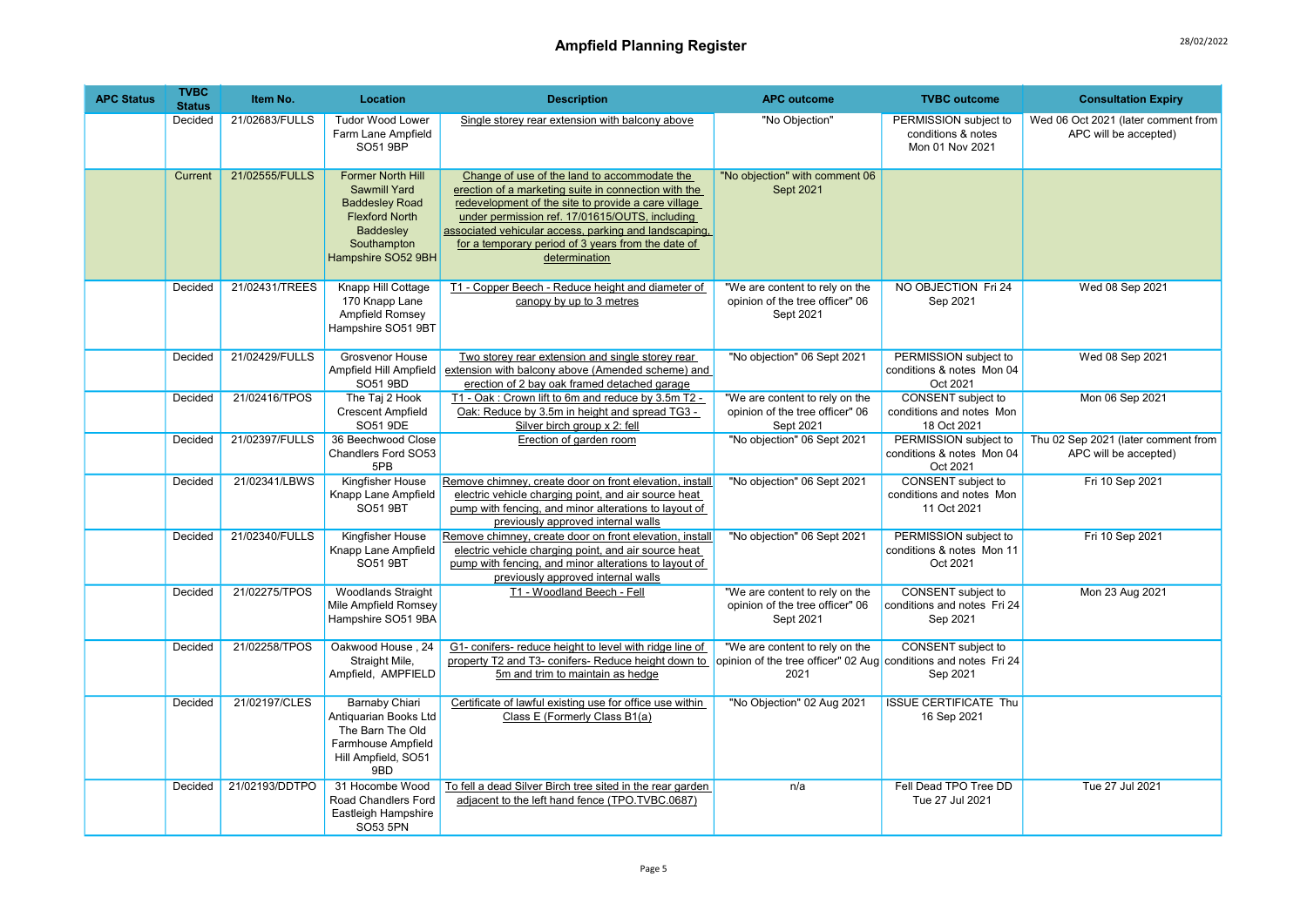| <b>APC Status</b> | <b>TVBC</b><br><b>Status</b> | Item No.       | Location                                                                                                     | <b>Description</b>                                                                                                                                                                                                                                                                                                                                                                                                                                                              | <b>APC outcome</b>                            | <b>TVBC</b> outcome                                             | <b>Consultation Expiry</b>                                        |
|-------------------|------------------------------|----------------|--------------------------------------------------------------------------------------------------------------|---------------------------------------------------------------------------------------------------------------------------------------------------------------------------------------------------------------------------------------------------------------------------------------------------------------------------------------------------------------------------------------------------------------------------------------------------------------------------------|-----------------------------------------------|-----------------------------------------------------------------|-------------------------------------------------------------------|
|                   | Decided                      | 21/02126/FULLS | 4 The Stables<br>Ampfield Hill Ampfield<br>Romsey Hampshire<br>SO51 9BD                                      | Construction of car port                                                                                                                                                                                                                                                                                                                                                                                                                                                        | "No Objection" 02 Aug 2021                    | PERMISSION subject to<br>conditions & notes Mon 06<br>Sep 2021  | Mon 09 Aug 2021                                                   |
|                   | Decided                      | 21/02076/FULLS | Monks Barn Knapp<br>Lane Ampfield SO51<br>9BT                                                                | Relocate an oil tank and provision of new external oil-<br>fired boiler                                                                                                                                                                                                                                                                                                                                                                                                         | "No Objection" 02 Aug 2021                    | PERMISSION subject to<br>conditions & notes Thu 14<br>Oct 2021  |                                                                   |
|                   | Decided                      | 21/02072/FULLS | 30 Baddesley Road<br>Chandlers Ford SO53<br>5NG                                                              | Detached garage and entrance porch                                                                                                                                                                                                                                                                                                                                                                                                                                              | "No Objection" 02 Aug 2021                    | PERMISSION subject to<br>conditions & notes Mon 06<br>Sep 2021  | Mon 02 Aug 2021 (TVBC have agreed<br>to receive comment on 3 Aug) |
|                   | Decided                      | 21/02054/FULLS | 5 Green Pond Lane<br>Ampfield Romsey<br>Hampshire SO51 9BS                                                   | Single storey rear extension                                                                                                                                                                                                                                                                                                                                                                                                                                                    | "No Objection" 02 Aug 2021                    | PERMISSION subject to<br>conditions & notes Wed 01<br>Sep 2021  | 44414                                                             |
|                   | Decided                      | 21/02036/FULLS | 36 Hocombe Wood<br>Road Chandlers Ford<br>SO53 5PP                                                           | Two storey side extension including removal of the<br>existing conservatory                                                                                                                                                                                                                                                                                                                                                                                                     | "No objection" 02 Aug 2021                    | PERMISSION subject to<br>conditions & notes. Wed 25<br>Aug 2021 | Wed 04 Aug 2021                                                   |
|                   | Decided                      | 21/01995/FULLS | 1 The Stables<br>Ampfield Hill Ampfield<br>SO51 9BD                                                          | Erect detached car port (Part Retrospective)                                                                                                                                                                                                                                                                                                                                                                                                                                    | "No objection" with comment 02<br>August 2021 | PERMISSION subject to<br>conditions & notes Tue 31<br>Aug 2021  | Fri 30 Jul 2021 (TVBC have agreed to<br>receive comment on 3 Aug) |
|                   | Decided                      | 21/01956/VARS  | Kingfisher House<br>Knapp Lane SO51<br>9BT                                                                   | Vary condition 2 (Approved plans) of 20/02312/VARS<br>(Erection of single-storey rear extension to provide<br>extended living accommodation; change roof type of<br>existing single-storey rear extension to match<br>proposed extension and provision of vaulted roof over<br>proposed Kitchen/Dining Room) (Amended scheme)<br>by replacing approved elevations and floor plans,<br>BS01 SK04 (revision R) with amended elevations and<br>floor plans, BS01 SK04 (revision W) | "No objection" 05 July 2021                   | REFUSE. Tue 24 Aug<br>2021                                      | Thu 22 Jul 2021                                                   |
|                   | Decided                      | 21/01968/DDTPO | Tall Chimneys 10<br><b>Baddesley Road</b><br><b>Chandlers Ford</b><br>Eastleigh Hampshire<br><b>SO53 5NG</b> | To fell a dangerous Beech tree sited at the front<br>access to the property, alongside a road and close to<br>overhanging cables. (TPO.TVBC.0694)                                                                                                                                                                                                                                                                                                                               | n/a                                           | Fell Dangerous TPO Tree<br>DD Wed 30 Jun 2021                   | Sun 04 Jul 2021                                                   |
|                   | Decided                      | 21/01946/FULLS | Woodlands Woodlea<br>Way Ampfield SO51<br>9BZ.                                                               | Two Storey side extension                                                                                                                                                                                                                                                                                                                                                                                                                                                       | No objection 05 July 2021                     | PERMISSION subject to<br>conditions & notes Thu 12<br>Aug 2021  | Fri 23 Jul 2021                                                   |
|                   | Decided                      | 21/01918/DDTPO | Bentley 21 Straight<br>Mile Ampfield Romsey<br>Hampshire SO51 9BB                                            | To fell a dangerous Ash tree sited in the back right of<br>the rear garden. (TPO.25.TVS.3 - woodland)                                                                                                                                                                                                                                                                                                                                                                           | n/a                                           | Fell Dead TPO Woodland<br>DD Mon 28 Jun 2021                    |                                                                   |
|                   | Decided                      | 21/01903/DDTPO | Bentley 21 Straight<br>Mile Ampfield Romsey<br>Hampshire SO51 9BB                                            | To fell 3 dead Birch trees and 1 dead Hazel tree, sited<br>behind an outbuilding towards the rear of the property,<br>on the left hand side. (TPO.25.TVS.3 - woodland)                                                                                                                                                                                                                                                                                                          | n/a                                           | Fell Dead TPO Woodland<br>DD Thu 24 Jun 2021                    |                                                                   |
|                   | Decided                      | 21/01840/FULLS | Forty Winks 169<br>Knapp Lane Ampfield<br><b>SO51 9BT</b>                                                    | Replacing open, flat roofed lean-to with enclosed,<br>pitched roof shed incorporating wc                                                                                                                                                                                                                                                                                                                                                                                        | "No objection" 05 July 2021                   | PERMISSION subject to<br>conditions & notes Wed 28<br>Jul 2021  | Tue 13 Jul 2021                                                   |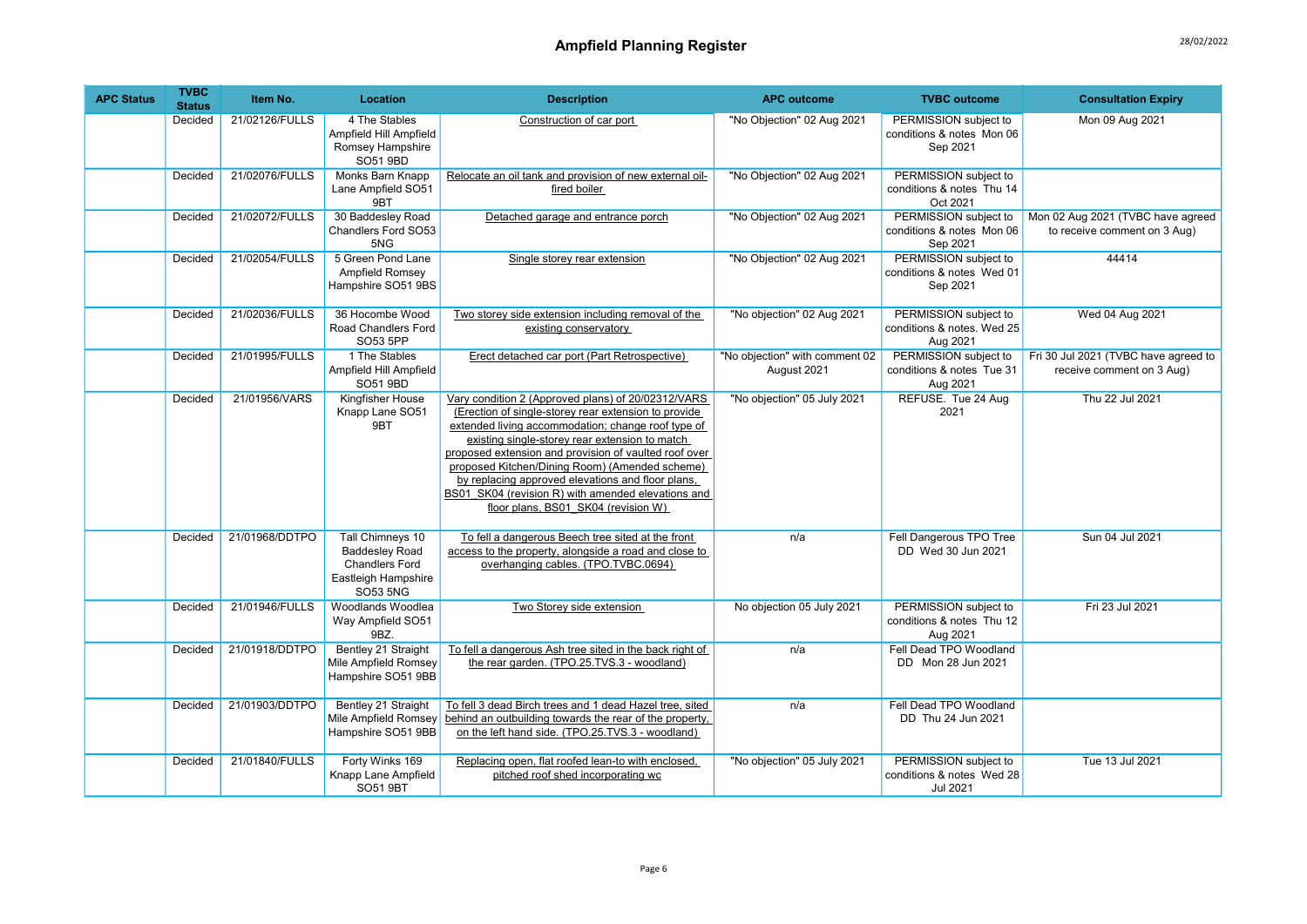| <b>APC Status</b> | <b>TVBC</b><br><b>Status</b> | Item No.       | Location                                                                              | <b>Description</b>                                                                                                                                                                                                                                                  | <b>APC outcome</b>                                                                     | <b>TVBC</b> outcome                                                  | <b>Consultation Expiry</b> |
|-------------------|------------------------------|----------------|---------------------------------------------------------------------------------------|---------------------------------------------------------------------------------------------------------------------------------------------------------------------------------------------------------------------------------------------------------------------|----------------------------------------------------------------------------------------|----------------------------------------------------------------------|----------------------------|
|                   | Decided                      | 21/01788/FULLS | 308 Hursley Road<br><b>Chandlers Ford</b><br>Eastleigh Hampshire<br>SO53 5PF          | Revised carport design from approved plans on<br>application 14/00805/FULLS                                                                                                                                                                                         | No objection 05 July 2021                                                              | PERMISSION subject to<br>conditions & notes, Wed<br>28 Jul 2021      | Thu 08 Jul 2021            |
|                   | Decided                      | 21/01783/FULLS | 41 Hook Road<br>Ampfield SO51 9DB                                                     | Two storey rear extension and addition of first floor to<br>existing bungalow to form re-configured living<br>accommodation with two additional bedrooms including<br>construction of replacement outbuilding                                                       | No objection 05 July 2021                                                              | PERMISSION subject to<br>conditions & notes Wed 15<br>Sep 2021       | Thu 08 Jul 2021            |
|                   | Decided                      | 21/01780/VARS  | Amberwood Jermyns<br>Lane Ampfield<br>Romsey Hampshire<br>SO51 0QA                    | Vary Condition 3 of 20/02969/FULLS (Single storey)<br>front and rear extensions to provide extended living<br>accommodation) to use a different external material for<br>the rear extension, vertical timber cladding to the rear<br>extension instead of brickwork | No objection 05 July 2021                                                              | PERMISSION subject to<br>conditions & notes Thu 05<br>Aug 2021       | Mon 05 Jul 2021            |
|                   | Decided                      | 21/01774/TPOS  | 36 Straight Mile<br>Ampfield SO51 9BB                                                 | T1 Beech - Fell                                                                                                                                                                                                                                                     | "We are content to rely on the<br>opinion of the tree officer. "05<br><b>July 2021</b> | CONSENT subject to<br>conditions and notes Mon<br>09 Aug 2021        | Mon 05 Jul 2021            |
|                   | Decided                      | 21/01667/DDTPO | 11 Hook Road<br>Ampfield Romsey<br>Hampshire SO51 9DB                                 | To fell a dead Silver Birch tree sited to the right hand<br>side of the rear garden, close to the fenceline and<br>adjacent property. (TPO.TVBC.682)                                                                                                                | n/a                                                                                    | Fell Dead TPO Tree DD Fri<br>04 Jun 2021                             |                            |
|                   | Decided                      | 21/01613/FULLS | <b>Woodcote Pound</b><br>Lane Ampfield<br>Romsey Hampshire<br>SO51 9BP                | Extensions and adaptations to re-configure and extend "Objection" (with reasons) 07 Jun<br>the existing ground floor/living accommodation and<br>provide additional bedrooms                                                                                        | 2021                                                                                   | PERMISSION subject to<br>conditions & notes Thu 14<br>Oct 2021       | tbc                        |
|                   | Decided                      | 21/01482/FULLS | Abbey Wood 27<br><b>Straight Mile Ampfield</b><br>Romsey Hampshire<br><b>SO51 9BB</b> | Erection of two storey porch/entrance hall, two storey<br>rear extension, single storey rear extension with<br>balcony over and replacement dormer                                                                                                                  | "No Objection" 07 Jun 2021                                                             | PERMISSION subject to<br>conditions & notes Mon 16<br>Aug 2021       | Wed 09 Jun 2021            |
|                   | Decided                      | 21/01470/CLES  | Redburn Farm Green<br>Pond Lane Ampfield<br><b>SO51 9BR</b>                           | Application for certificate of lawfulness for existing use "Objection" (with reasons) 07 Jun WITHDRAWN Mon 23 Aug<br>of land as domestic garden                                                                                                                     | 2021                                                                                   | 2021                                                                 | Mon 07 Jun 2021            |
|                   | Decided                      | 21/01395/DDTPO | <b>Treems Straight Mile</b><br>Ampfield Romsey<br>Hampshire SO51 9BA                  | To fell a previously damaged Birch tree which is<br>leaning dangerously over the garage, towards the main<br>property. (TPO.25.TVS.3)                                                                                                                               | n/a                                                                                    | Fell Dangerous TPO<br>Woodland DD Tue 11 May<br>2021                 |                            |
|                   | Decided                      | 21/01406/TPOS  | 6 Hook Water Road<br>Chandlers Ford SO53<br>5PR                                       | T1 - Silver Birch - Fell T2 - Sitka Spruce - Fell                                                                                                                                                                                                                   | "We are content to rely on the<br>opinion of the tree officer" 12<br>May 2021          | PART CONSENT/PART<br>REFUSAL Tue 06 Jul 2021                         | 03/06/2021                 |
|                   | Decided                      | 21/01392/TPOS  | 28 Beechwood Close<br>Chandlers Ford SO53<br>5PB                                      | Ash Tree (T1) - Reduce Ash tree limbs over extending<br>out of Conifer on both sides                                                                                                                                                                                | "We are content to rely on the<br>opinion of the tree officer"12 May<br>2021           | <b>CONSENT</b> subject to<br>conditions and notes Tue<br>06 Jul 2021 | 03/06/2021                 |
|                   | Decided                      | 21/01282/FULLS | <b>Bracken Lodge</b><br><b>Winchester Road</b><br>Ampfield SO51 9BU                   | Two storey extension                                                                                                                                                                                                                                                | Comment: "no objection" 12 May<br>2021                                                 | PERMISSION subject to<br>conditions & notes Fri 25<br>Jun 2021       | Thu 20 May 2021            |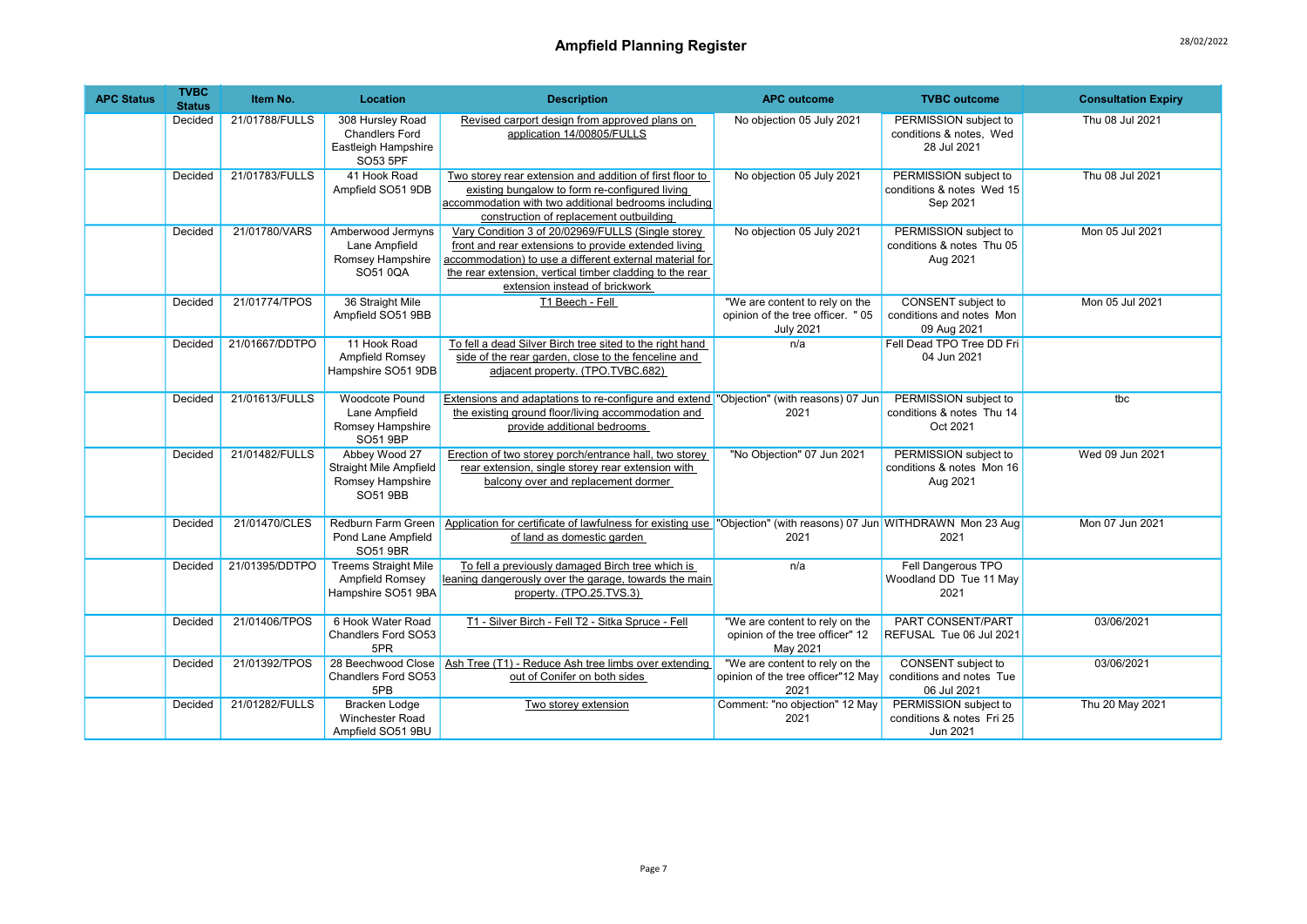| <b>APC Status</b> | <b>TVBC</b><br><b>Status</b> | Item No.       | Location                                                                        | <b>Description</b>                                                                                                                                                                                                | <b>APC outcome</b>                                                                                                                                                                                                                           | <b>TVBC</b> outcome                                                  | <b>Consultation Expiry</b> |
|-------------------|------------------------------|----------------|---------------------------------------------------------------------------------|-------------------------------------------------------------------------------------------------------------------------------------------------------------------------------------------------------------------|----------------------------------------------------------------------------------------------------------------------------------------------------------------------------------------------------------------------------------------------|----------------------------------------------------------------------|----------------------------|
|                   | Decided                      | 21/01230/PDOS  | Pococks Roses<br>Jermyns Lane<br>Ampfield Romsey<br>Hampshire SO51 0QA          | Change of use of agricultural buildings to 2<br>dwellinghouses (Class C3), and for building operations<br>reasonably necessary for the conversion                                                                 | Comment: "We are commenting<br>within the constraints of the<br>application, which does not<br>enable us to comment on the<br>feasibility of converting the<br>existing buildings given their<br>construction and condition." 12<br>May 2021 | <b>WITHDRAWN</b>                                                     | Wed 19 May 2021            |
|                   | Decided                      | 21/01183/FULLS | The Oaks 19 Straight<br>Mile Ampfield SO51<br>9BB                               | Construction of car port with store over                                                                                                                                                                          | Comment: "no objection" 26 Apr<br>2021                                                                                                                                                                                                       | PERMISSION subject to<br>conditions & notes Mon 07<br>Jun 2021       | Thu 13 May 2021            |
|                   | Decided                      | 21/01172/FULLS | 324 Hursley Road<br>Chandler's Ford SO53<br>5PH                                 | Two storey side extensions, single storey rear<br>extension and new porch                                                                                                                                         | Comment: "no objection" 26 Apr<br>2021                                                                                                                                                                                                       | <b>WITHDRAWN</b>                                                     | Sun 16 May 2021            |
|                   | Decided                      | 21/01168/DDCA  | Churchfield House<br>Knapp Lane Ampfield<br>Romsey Hampshire<br><b>SO51 9BT</b> | Removal of a dangerous Ash tree which has Ash<br>dieback. Located at the back of rear garden, listing at a<br>dangerous angle and threatening to collapse                                                         | Not applicable                                                                                                                                                                                                                               | Fell Dangerous CA Tree<br>DD Fri 23 Apr 2021                         | not applicable             |
|                   | Decided                      | 21/01158/FULLS | 3 The Paddocks<br>Winchester Road<br>Ampfield SO51 9BG                          | Removal of greenhouse, extension of concrete base<br>and erection of replacement greenhouse within 2m of<br>site boundary                                                                                         | Comment: "no objection" 26 Apr<br>2021                                                                                                                                                                                                       | PERMISSION subject to<br>conditions & notes Mon 14<br>Jun 2021       |                            |
|                   | Decided                      | 21/01131/FULLS | Woodlands 31<br><b>Beechwood Crescent</b><br>Chandlers Ford SO53<br>5PE         | Erection of a single storey rear extension to form family Comment: "no objection" 26 Apr<br>room, utility and boot room and first floor side<br>extension above garage to form dressing room to<br>master bedroom | 2021                                                                                                                                                                                                                                         | PERMISSION subject to<br>conditions & notes Thu 10<br>Jun 2021       | not available              |
|                   | Decided                      | 21/01122/TPOS  | Lakeside Straight Mile<br>Ampfield SO51 9BA                                     | T1, T2 Birch - Reduce over property by up to 3m, T3<br>Oak - Reduce mid and upper crown by up to 3m and<br>remove major deadwood                                                                                  | "We are content to rely on the<br>opinion of the tree officer" 26 Apr<br>2021                                                                                                                                                                | CONSENT subject to<br>conditions and notes Tue<br>08 Jun 2021        | Fri 07 May 2021            |
|                   | Decided                      | 21/01035/FULLS | Churchfield House<br>Knapp Lane Ampfield<br><b>SO51 9BT</b>                     | Construct a studio in the rear garden for exercise and<br>leisure                                                                                                                                                 | Comment: "no objection" 26 Apr<br>2021                                                                                                                                                                                                       | PERMISSION subject to<br>conditions & notes Wed 02<br>Jun 2021       | Fri 30 Apr 2021            |
|                   | Decided                      | 21/00882/TPOS  | 306 Hursley Road<br>Chandler's Ford SO53<br>5PF                                 | Oak (T1) - Crownlift to 5.2m over the highway and<br>drive                                                                                                                                                        | "We are content to rely on the<br>opinion of the tree officer" 29 Mar<br>2021                                                                                                                                                                | CONSENT subject to<br>conditions and notes<br>Fri 30 Apr 2021        | Tue 13 Apr 2021            |
|                   | Decided                      | 21/00858/TPOS  | Woodlands 56<br><b>Beechwood Close</b><br>Chandlers Ford SO53                   | Tree works as per schedule received                                                                                                                                                                               | "We are content to rely on the<br>opinion of the tree officer" 29 Mar<br>2021                                                                                                                                                                | CONSENT subject to<br>conditions and notes 17<br>May 2021            | Mon 12 Apr 2021            |
|                   | Decided                      | 21/00704/VARS  | 12 Beechwood<br><b>Crescent Chandlers</b><br>Ford Eastleigh                     | Vary condition 02 of 19/02114/FULLS (First floor<br>extension to provide 2 additional ensuite bedrooms;<br>single storey side/rear extensions to provide extended                                                 | "No objection" 29 Mar 2021                                                                                                                                                                                                                   | PERMISSION subject to<br>conditions & notes; Fri 09<br>Apr 2021      | Wed 31 Mar 2021            |
|                   | Decided                      | 21/00703/CLPS  | Churchfield House<br>Knapp Lane Ampfield<br><b>SO51 9BT</b>                     | Application for a Lawful Development Certificate for a<br>Proposed - Erection of detached garden studio room<br>built on concrete hard standing base 2m away from the                                             | "Objection", with reasons 29 Mar   WITHDRAWN; Fri 09 Apr<br>2021                                                                                                                                                                             | 2021                                                                 | Tue 30 Mar 2021            |
|                   | Decided                      | 21/00688/TPOS  | 33 Beechwood<br><b>Crescent Chandlers</b><br>Ford SO53 5PE                      | G16 - Beech tree - Prune over-hanging branches back<br>by 2m to suitable growth points, G15 - Oak tree -<br>remove low branch over lawn, T57 - Oak tree - reduce                                                  | "We are content to rely on the<br>opinion of the tree officer" 29 Mar<br>2021                                                                                                                                                                | <b>CONSENT</b> subject to<br>conditions and notes Mon<br>26 Apr 2021 | Mon 29 Mar 2021            |
|                   | Decided                      | 21/00658/TPOS  | Woodsgift Woodlea<br>Way Ampfield SO51<br>9DA                                   | T1 - Holly (Located in woodland) - Prune back all<br>overhanging branches back to the boundary                                                                                                                    | "We are content to rely on the<br>opinion of the tree officer" 29 Mar<br>2021                                                                                                                                                                | CONSENT subject to<br>notes: Fri 26 Mar 2021                         | Wed 24 Mar 2021            |